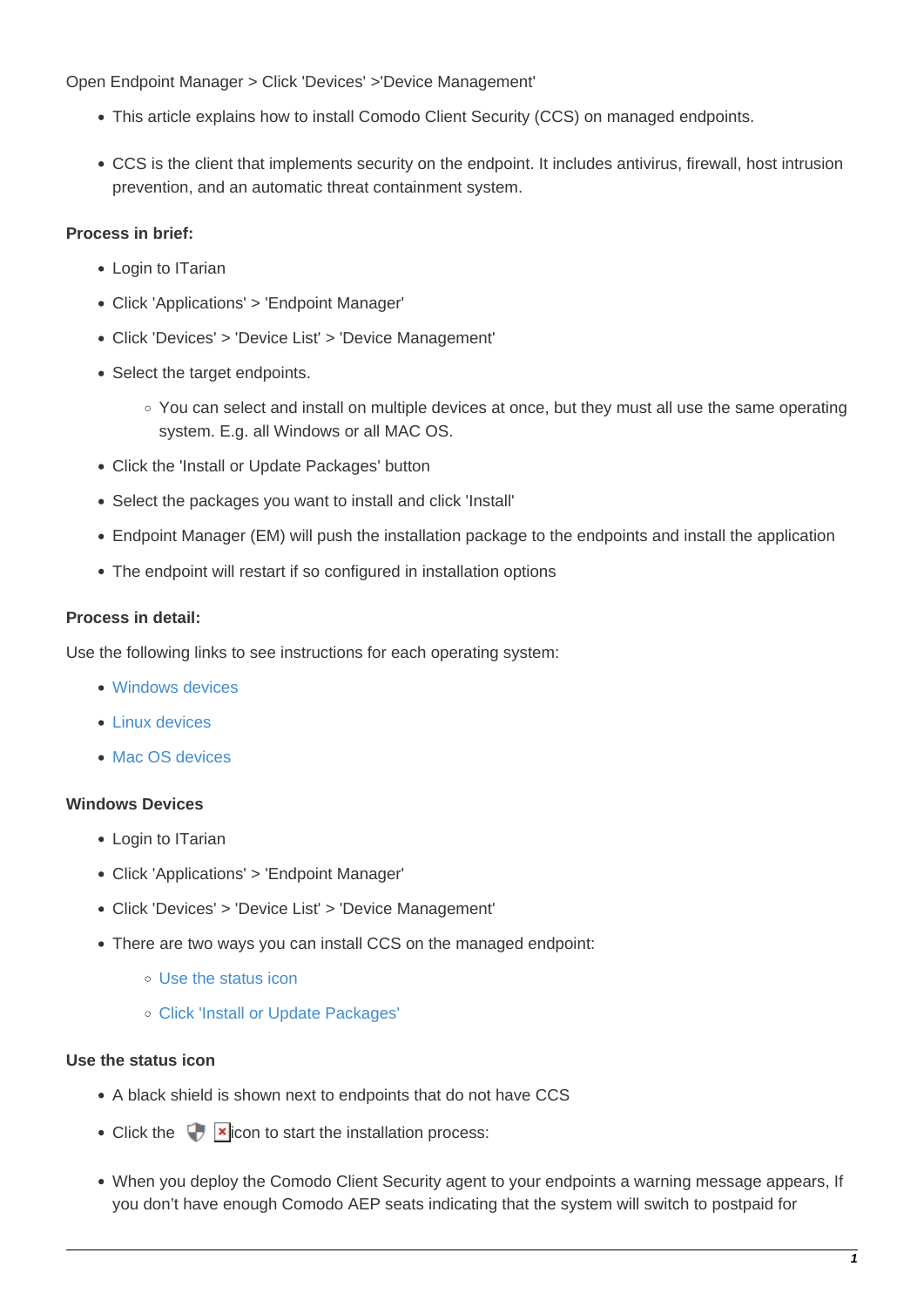overuses.

- You will be able to verify our firewall requirements prior to installing Comodo Customer Security.
- Run the "Server Availability Check" script to ensure your endpoints are communicating properly with the cloud servers.

| $\equiv$ Device List                                                   |                                                                                                                    | <b>Supported Device Platforms</b>                                                                                                                                                                                                                                                                                                                                                                                                                                              |                           |                                    | <b>License Options</b>           | $\ddot{\mathbf{O}}$<br>Ø      | <b>A</b> Logout                           |                                 |                     |
|------------------------------------------------------------------------|--------------------------------------------------------------------------------------------------------------------|--------------------------------------------------------------------------------------------------------------------------------------------------------------------------------------------------------------------------------------------------------------------------------------------------------------------------------------------------------------------------------------------------------------------------------------------------------------------------------|---------------------------|------------------------------------|----------------------------------|-------------------------------|-------------------------------------------|---------------------------------|---------------------|
| $O$ Search group name                                                  | 。<br>사람                                                                                                            | Group Management                                                                                                                                                                                                                                                                                                                                                                                                                                                               |                           | <b>Device Management</b>           |                                  |                               |                                           |                                 |                     |
| <sup>D</sup> Show all<br><b>B</b> Carey<br>$\left  + \right $          | 鷗<br><b>Enroll Device</b>                                                                                          | <b>Remote Control</b>                                                                                                                                                                                                                                                                                                                                                                                                                                                          | 钻<br><b>File Transfer</b> | ۶T<br>Remote Tools                 | ₹O<br><b>Run Procedure</b>       | 閁<br><b>Manage Profiles</b>   | D<br><b>Install or Manage</b><br>Packages | 888<br>More                     |                     |
| $\boxed{+}$ $\frac{1}{2}$ cloudconnect<br>Default Customer<br>8<br>$+$ |                                                                                                                    | $O$ Search for devices                                                                                                                                                                                                                                                                                                                                                                                                                                                         |                           |                                    |                                  |                               |                                           | ⊕                               | G Y                 |
| KGF<br>$+$<br>⊜<br>$\boxed{+}$ $\frac{1}{20}$ Steve_Smith              | os                                                                                                                 | <b>NAME</b>                                                                                                                                                                                                                                                                                                                                                                                                                                                                    |                           | <b>ACTIVE</b><br><b>COMPONENTS</b> | <b>VIRTUAL</b><br><b>DESKTOP</b> | <b>PATCH</b><br><b>STATUS</b> | <b>CUSTOMER</b>                           | <b>LOGGED IN</b><br><b>USER</b> | <b>LAST ACTIVIT</b> |
|                                                                        | Æ<br>m                                                                                                             | DESKT_<br>$\sim$                                                                                                                                                                                                                                                                                                                                                                                                                                                               | v                         | AG CCS                             | СŸ                               | ⊛ 3                           | cloudconnect                              | $DESKT = \overline{1}$          | 2021/03/24 11       |
|                                                                        | æ<br>E                                                                                                             | DESKT_                                                                                                                                                                                                                                                                                                                                                                                                                                                                         |                           | AG AV FW CO                        | 國                                | ⊛ 6                           | cloudconnect                              | N/A                             | 2021/03/250         |
|                                                                        | H<br>$\Box$                                                                                                        | $WIN-4$                                                                                                                                                                                                                                                                                                                                                                                                                                                                        |                           | A AG COS                           | $\overline{\mathbb{L} \times}$   | ⊛ 3                           | KGF                                       | N/A                             | 2020/02/28 10       |
| $\Box$<br>Reboot options<br>Reboot message                             | communicate with cloud servers.<br>● Force the reboot in<br>5 minutes<br>$\bigcirc$ Suppress the reboot $\bigcirc$ | Install Comodo Client - Security @<br>In order agents to communicate with server properly, please check out firewall requirements here<br>Please run "Servers Availability Check" script from here in order to make sure that your endpoints properly<br>Use default Comodo Client - Security version (Latest - 12.9.0.8647)<br>$\bigcirc$ Warn about the reboot and let users postpone it<br>Your device will reboot in 5 minutes because it's required by your administrator |                           |                                    |                                  |                               |                                           |                                 |                     |
|                                                                        |                                                                                                                    |                                                                                                                                                                                                                                                                                                                                                                                                                                                                                |                           |                                    |                                  |                               | <b>Install</b>                            |                                 |                     |

Choose your installation options and click 'Install'. [Click here](#page-2-0) if you need explanations of the installation options.

### <span id="page-1-0"></span>**Use the 'Install or Update Packages' option**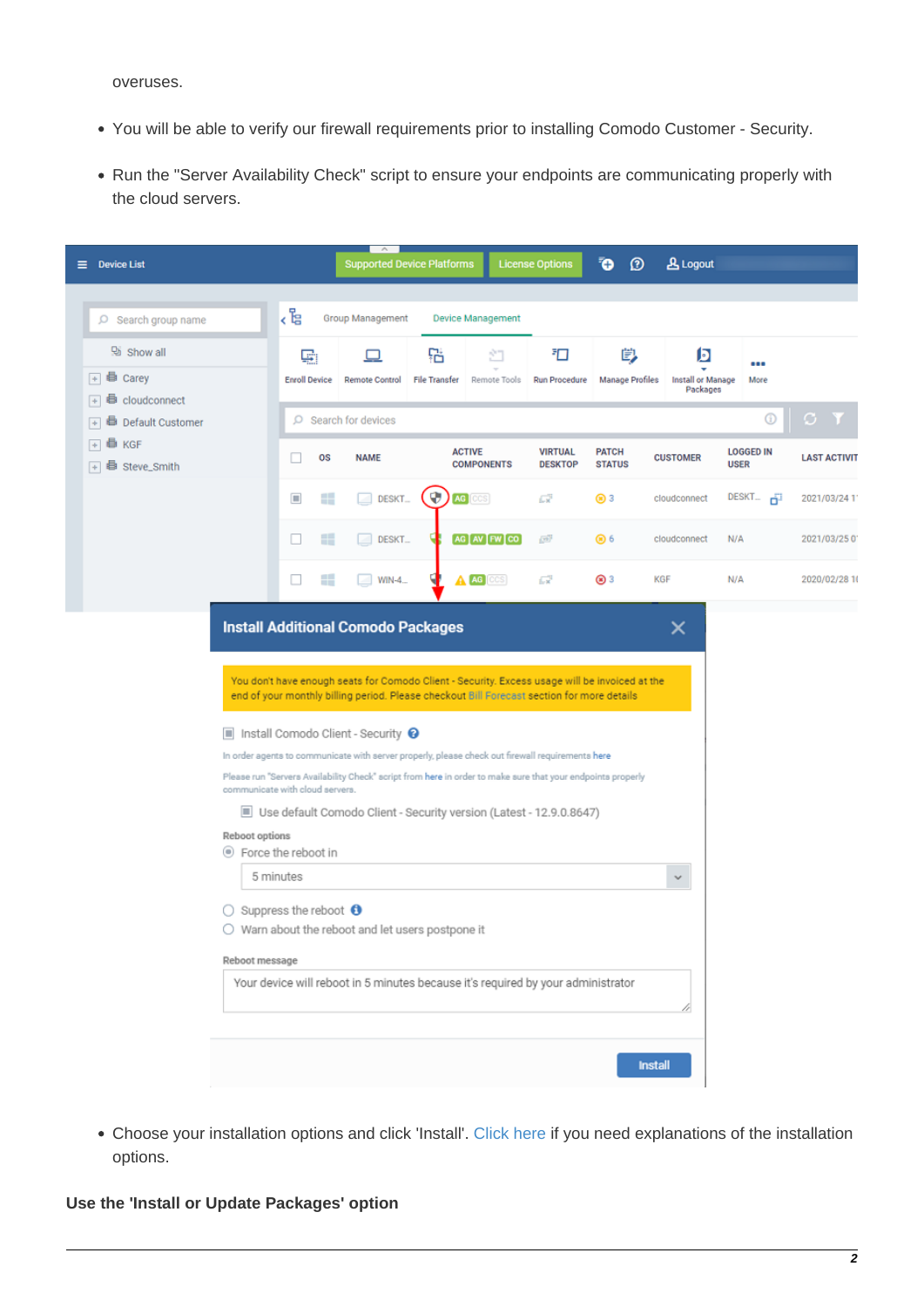- Select your target devices
- Click the 'Install or Update Packages' button then select 'Install Additional Comodo Packages':

| $O$ Search group name                 | 。<br>「是              | <b>Group Management</b>                                                                                                                                                                                                                                                                                                                                                                                                                                                                                                                                                                                 |               | <b>Device Management</b> |                           |                 |                                      |                                           |                |
|---------------------------------------|----------------------|---------------------------------------------------------------------------------------------------------------------------------------------------------------------------------------------------------------------------------------------------------------------------------------------------------------------------------------------------------------------------------------------------------------------------------------------------------------------------------------------------------------------------------------------------------------------------------------------------------|---------------|--------------------------|---------------------------|-----------------|--------------------------------------|-------------------------------------------|----------------|
| $\mathbb{R}$ Show all                 | ري                   |                                                                                                                                                                                                                                                                                                                                                                                                                                                                                                                                                                                                         | 돼             | ŠΠ                       | 扣                         | 皀               | D                                    | .                                         |                |
| <b>B</b> autoupdate_customer_a<br>$+$ | <b>Enroll Device</b> | Remote Control                                                                                                                                                                                                                                                                                                                                                                                                                                                                                                                                                                                          | File Transfer | Remote Tools             | <b>Run Procedure</b>      | Manage Profiles | <b>Install or Manage</b><br>Packages | More                                      |                |
| BalancelT                             |                      |                                                                                                                                                                                                                                                                                                                                                                                                                                                                                                                                                                                                         |               |                          |                           |                 |                                      |                                           |                |
| <b>Bilek</b>                          |                      | $O$ Search for devices                                                                                                                                                                                                                                                                                                                                                                                                                                                                                                                                                                                  |               |                          |                           |                 |                                      | <b>Install Additional Comodo Packages</b> |                |
| <b>■ BlueTech</b><br>$+$              |                      |                                                                                                                                                                                                                                                                                                                                                                                                                                                                                                                                                                                                         |               | <b>ACTIVE</b>            | <b>VIRTUAL</b>            | <b>PATCH</b>    |                                      | Install Custom MSI/Packages               |                |
| <b>BreanneBelge</b>                   | <b>OS</b>            | <b>NAME</b>                                                                                                                                                                                                                                                                                                                                                                                                                                                                                                                                                                                             |               | <b>COMPONENTS</b>        | <b>DESKTOP</b>            | <b>STATUS</b>   | Install macOS Packages               |                                           |                |
| CatchAll<br>$\div$                    | Æ<br>H               | <b>DESKT</b>                                                                                                                                                                                                                                                                                                                                                                                                                                                                                                                                                                                            |               | AG NV FW CO EDR          | $\overline{\mathbb{R}^2}$ | ◉               | Install Linux Packages               |                                           |                |
| <b>d</b> Chennai Connect<br>$+$       |                      |                                                                                                                                                                                                                                                                                                                                                                                                                                                                                                                                                                                                         |               |                          |                           |                 |                                      | Update Additional Packages                |                |
| <b>■</b> CreanneBelge<br>$+$          |                      | Pixel 2                                                                                                                                                                                                                                                                                                                                                                                                                                                                                                                                                                                                 |               | AG MV                    |                           |                 | Derault Oubt                         | Uninstall Additional Packages             | <b>LULITUS</b> |
| <b>B</b> Default Customer<br>$+$      |                      |                                                                                                                                                                                                                                                                                                                                                                                                                                                                                                                                                                                                         |               |                          |                           |                 |                                      |                                           |                |
| dengachanged<br>$+$                   |                      | sologu                                                                                                                                                                                                                                                                                                                                                                                                                                                                                                                                                                                                  |               | AG MV<br>O EDR           | £Ж                        | ⊚               | Default Cust                         | SOLOG $\overline{\mathbf{D}}$             | 2021/09/       |
| <b>■</b> DengaDeletCustumer           |                      |                                                                                                                                                                                                                                                                                                                                                                                                                                                                                                                                                                                                         |               |                          |                           |                 |                                      |                                           |                |
|                                       |                      | <b>Install Additional Comodo Packages</b><br>□ Install Comodo Client - Security ●<br>In order agents to communicate with server properly, please check out firewall requirements here<br>Please run "Servers Availability Check" script from here in order to make sure that your endpoints properly<br>communicate with cloud servers.<br>Reboot options<br>◎ Force the reboot in<br>5 minutes<br>$\bigcirc$ Suppress the reboot $\bigcirc$<br>○ Warn about the reboot and let users postpone it<br>Reboot message<br>Your device will reboot in 5 minutes because it's required by your administrator |               |                          |                           |                 | ×<br>$\checkmark$<br><b>Install</b>  |                                           |                |

- Alternatively, click on the name of the device > select 'Install or Update Packages > 'Install Additional Comodo Packages'.
- <span id="page-2-0"></span>Select 'Install Comodo Client – Security'
	- o If EM is configured to allow users to choose the CCS version, the following settings appear:

Install Comodo Client - Security @

In order agents to communicate with server properly, please check out firewall requirements here

Please run "Servers Availability Check" script from here in order to make sure that your endpoints properly communicate with cloud servers.

Use default Comodo Client - Security version (Latest - 12.9.0.8647)

Version to install

Latest - 12.9.0.8647 16.09.2021

This setting will allow you to select the specific version of security client that will be installed to the selected device.

 $\ddot{\phantom{0}}$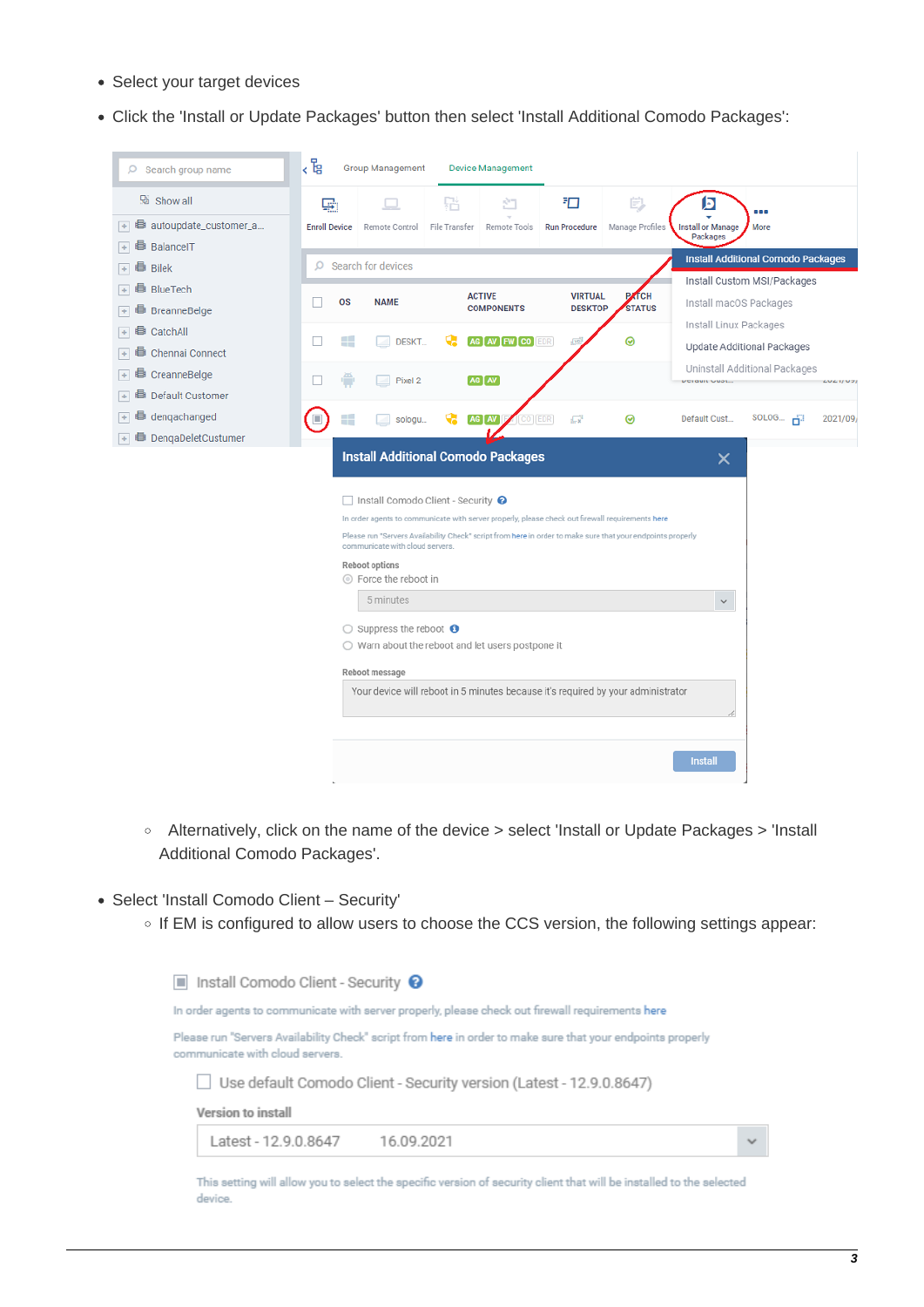- **Use default Comodo Client** Install the CCS version which has been set as the default in Endpoint Manager.
- **Version to install** Choose the version of CCS to install on the target device
	- See ['How to set the default version of the communication and security clients for Windows'](https://wiki.itarian.com/frontend/web/topic/how-to-set-the-default-version-of-the-communication-and-security-clients-for-windows) for more info on this setting.
- **Force the reboot in...** Restart the end-point a certain period of time after installation. Choice of 5, 10, 15 or 30 minutes

The following message is shown on the device if you choose 'Force reboot':



The device will restart automatically when the time elapses.

- **Suppress the reboot** Do not restart the machine after installation. CCS will only become fully functional after the device is restarted.
- **Warn about the reboot and let users postpone it**  Show an alert to the user which advises them that their computer needs to be restarted. You can enter a custom message for the user:

| <b>MAIRAT</b>                                                          |
|------------------------------------------------------------------------|
| Your device needs a reboot because it's required by your administrator |
| Remind me in<br>10 minutes                                             |
| Reboot now<br>Postpone                                                 |

- Users can restart the endpoint immediately by clicking 'Reboot now', or defer it by picking a time in the 'Remind me in' drop-down and clicking 'Postpone'.
- Click 'Install'.